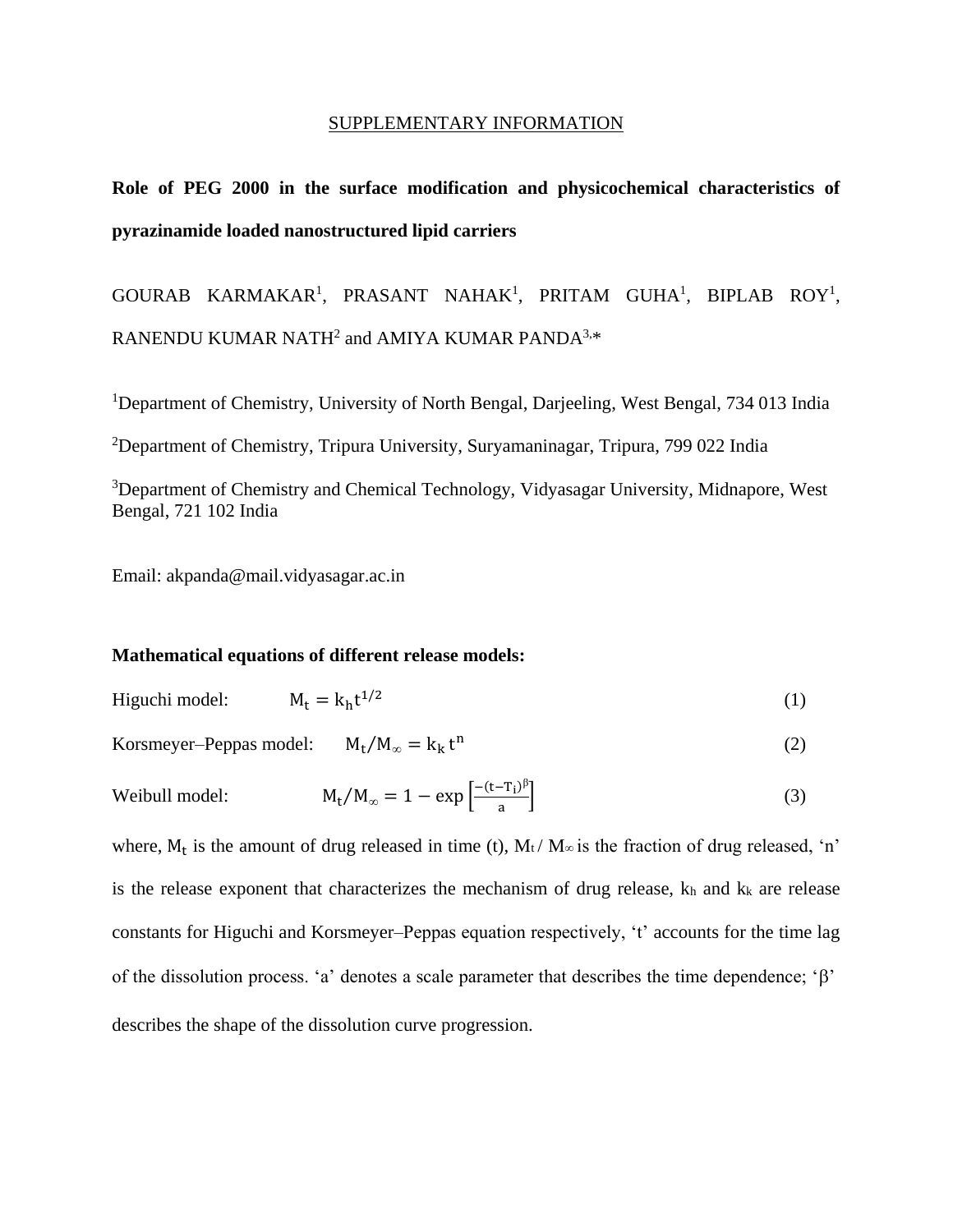Table S1. Release kinetic data of PYZ from NLC (HSPC : TS : OA, 2 : 2 : 1) and NLC<sub>PEG</sub> (HSPC : TS : OA, 2 : 2 : 1) having 0.01 (W/V)% of PEG 2000.

| <b>Different</b><br>formulations | <b>First order</b> |                | Zero order        |                | Weibull      |                |         | <b>Korsmeyer-Peppas</b> |                |      | Higuchi        |                |
|----------------------------------|--------------------|----------------|-------------------|----------------|--------------|----------------|---------|-------------------------|----------------|------|----------------|----------------|
|                                  | $k_1/h^{-1}$       | $\mathbf{R}^2$ | $k_0/mol$         | $\mathbf{R}^2$ | $k_w/h^{-1}$ | $\mathbf{R}^2$ | $\beta$ | $k_k/h^{-n}$            | $\mathbf{R}^2$ | N    | $k_h/h^{-0.5}$ | $\mathbf{R}^2$ |
|                                  |                    |                | $lit^{-1}.h^{-1}$ |                |              |                |         |                         |                |      |                |                |
| <b>NLC</b>                       | 0.03               | 0.969          | 2.19              | 0.873          | 2.24         | 0.997          | 0.465   | 7.21                    | 0.997          | 0.40 | 8.30           | 0.965          |
| <b>NLC</b> <sub>PEG</sub>        | 0.02               | 0.987          | 1.05              | 0.898          | 1.15         | 0.996          | 0.423   | 4.64                    | 0.996          | 0.39 | 4.90           | 0.976          |

[NLC] and [NLC $_{\text{PEG}}$ ]: 1 mM, and [PYZ]: 10  $\mu$ M.